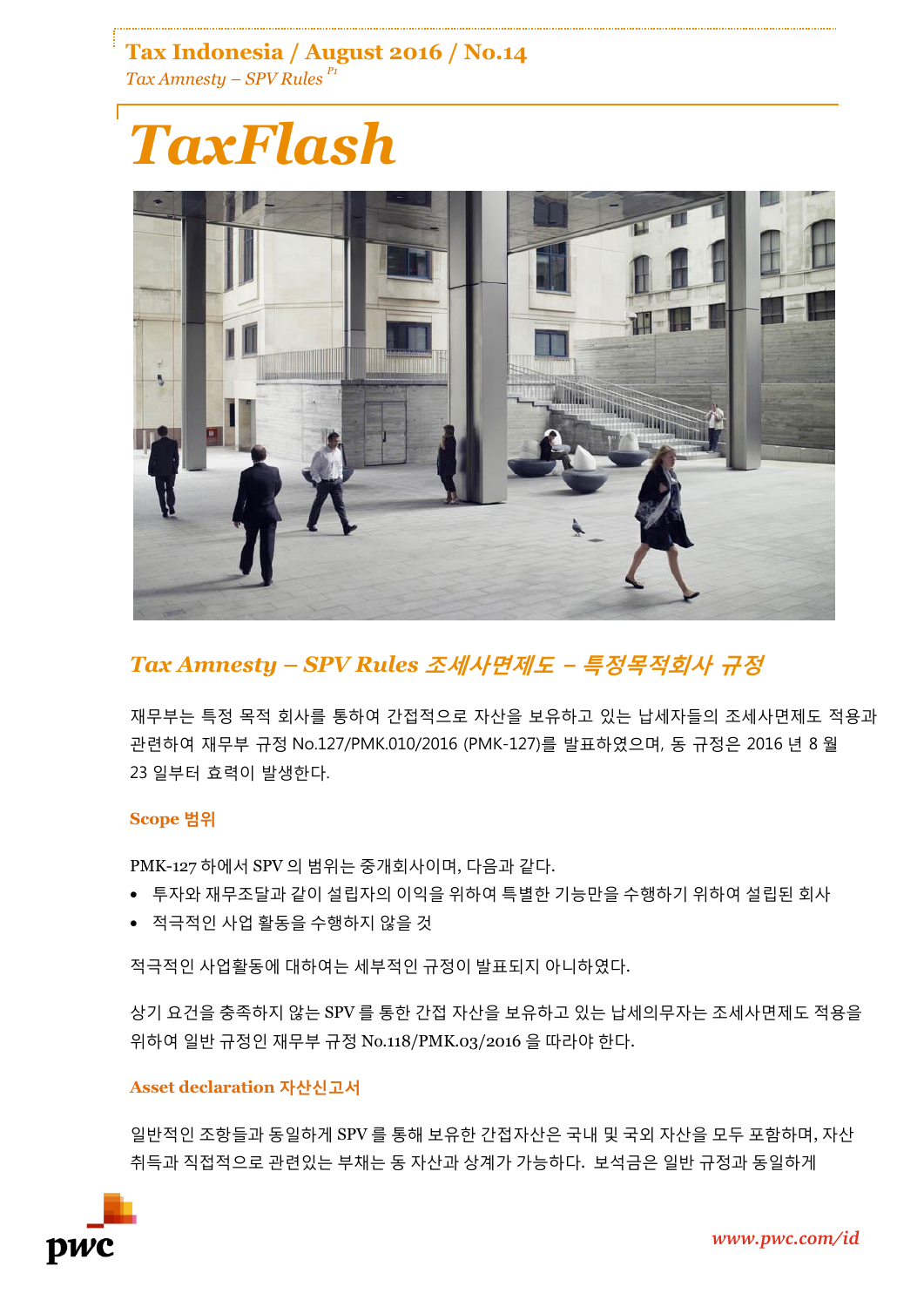국내자산에 대하여는 2%, 3% 및 5%를 적용하고, 국내로 송환되지 아니하는 국외자산에 대하여는 4%, 6% 및 10%를 적용한다.

#### *Value to be disclosed* 자산가치의 신고

납세자는 소득세 신고서(Tax return)에 SPV 의 지분율을 신고하거나 신고하지 않을 수 있으며, 신고여부에 따라 하기 사항을 준수하여야 한다.

- 납세자가 세무신고서에 SPV 의 지분율을 신고하지 않은 경우 : 간접 자산의 총 가치를 신고하여야 함.
- 납세자가 세무신고서에 SPV 의 지분율을 신고한 경우 : 간접자산의 총 가치에서 신고한 SPV 의 지분가치를 차감하여 신고하여야 함.

SPV 의 주주가 한 명 이상인 경우에는 간접자산의 가치는 각 주주별 지분율을 기준으로 안분하여 계산하여야 한다.

#### *Elimination* 제거

납세자가 SPV 에 대여금을 제공한 경우, 동 대여금은 납세자와 SPV 간에 상계되어야 한다.

납세자가 직접적 또는 간접적으로 SPV 를 통하여 제 3 자 펀드를 보유하고, 제 3 자 펀드가 납세자에게 직접적 또는 간접적으로 대여금을 제공하는 경우, 대여금은 보석금 계산시 펀드 금액에서 차감할 수 있다.

If a taxpayer provides a loan to the SPV, then the loan at the taxpayer and the SPV level is eliminated.

If the taxpayer, directly or indirectly, places funds at a third party through the SPV, and that third party directly or indirectly provides a loan back to the taxpayer, then the loan value can be deducted from the funds value for the purpose of calculating the Redemption Money.

#### **Implications post-declaration 후속절차**

SPV 를 통하여 보유하고 있는 모든 간접자산을 신고한 납세자는 SPV 의 지분을 포기하거나 양도하여야 한다. SPV 가 보유하는 모든 자산은 납세자 또는 인도네시아 내의 법적실체로 장부가액 금액을 기준으로 소유권이 이전되어야 한다. 장부가액을 기준으로 소유권을 이전하게 됨으로 자산 신고서상의 신고가액인 공정가액과 차이를 보일 수 있다.

상기 법적 실체는 납세자가 주식을 보유하고 있는 유한책임회사(Limited Liability Company)의 형태이어야 한다.

이와 같은 소유권 명의 이전은 Statement Letter 에 명시되어야 합니다.

일반적인 조항과 동일하게 인도네시아 내의 주식, 토지 및 건물의 소유권 이전 계약이 2017 년 12 월 31 일까지 완료된 경우에 한하여 소득세가 면제될 수 있다.